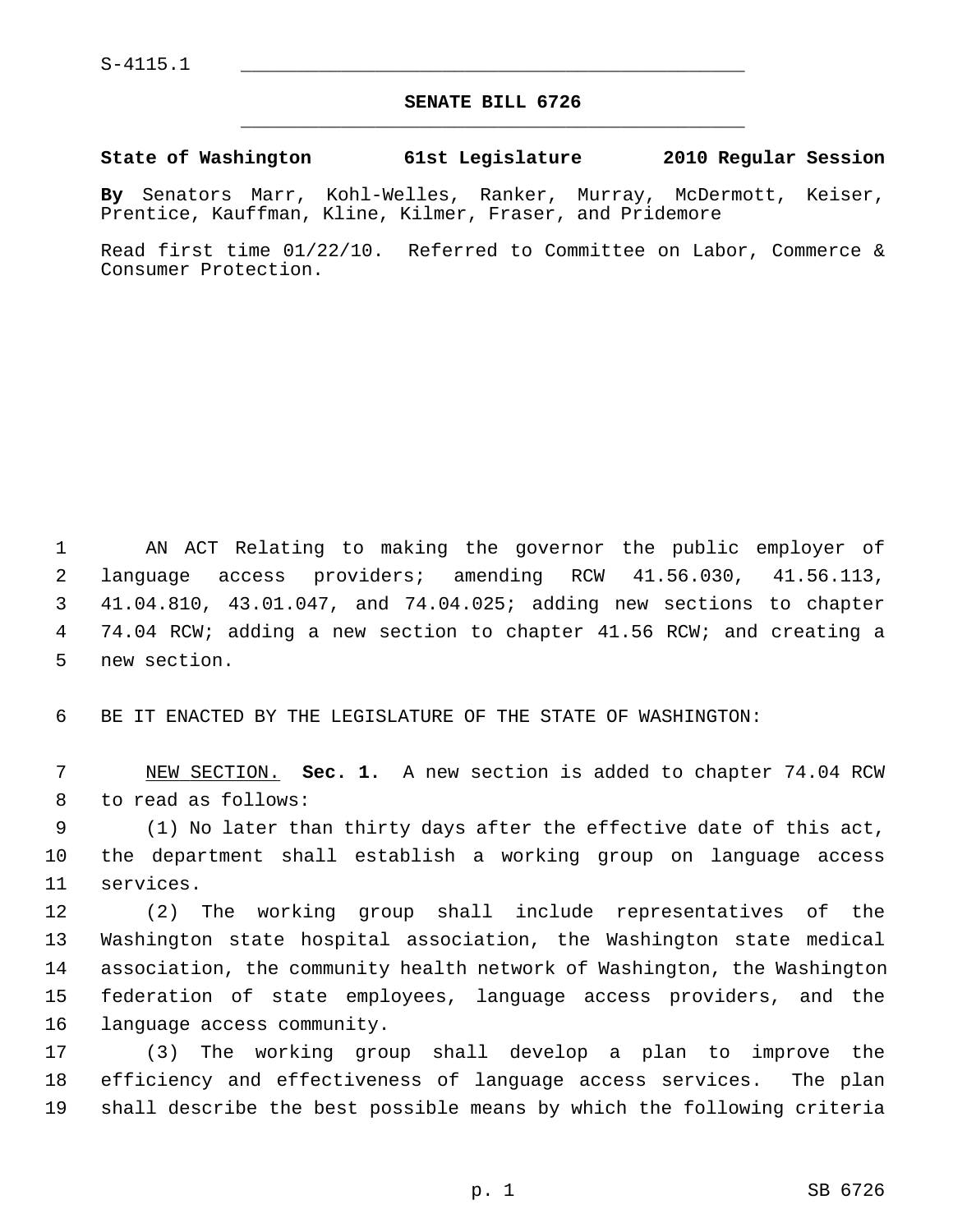1 are achieved: Administrative and overhead costs, including brokers and 2 language access agencies, are reduced by at least fifty percent; 3 timeliness and flexibility for medical providers is improved; the pool 4 of qualified interpreters is stabilized; and fraud and abuse are 5 prevented.

 6 (4) The department shall report the findings of the working group 7 to the legislature and the governor no later than September 30, 2010.

 8 NEW SECTION. **Sec. 2.** A new section is added to chapter 74.04 RCW 9 to read as follows:

10 After January 1, 2011, the department shall discontinue using a 11 brokerage system for the delivery of language services. Interpretation 12 services, scheduling of interpretation visits, and reimbursements for 13 the cost of interpretation services must be provided by the department 14 directly.

15 NEW SECTION. **Sec. 3.** A new section is added to chapter 41.56 RCW 16 to read as follows:

17 (1) In addition to the entities listed in RCW 41.56.020, this 18 chapter applies to the governor with respect to language access 19 providers. Solely for the purposes of collective bargaining and as 20 expressly limited under subsections (2) and (3) of this section, the 21 governor is the public employer of language access providers who, 22 solely for the purposes of collective bargaining, are public employees. 23 The governor or the governor's designee shall represent the public 24 employer for bargaining purposes.

25 (2) There shall be collective bargaining, as defined in RCW 26 41.56.030, between the governor and language access providers, except 27 as follows:

28 (a) A statewide unit of all language access providers is the only 29 unit appropriate for purposes of collective bargaining under RCW 30 41.56.060;

31 (b) The exclusive bargaining representative of language access 32 providers in the unit specified in (a) of this subsection shall be the 33 representative chosen in an election conducted pursuant to RCW 34 41.56.070.

35 Bargaining authorization cards furnished as the showing of interest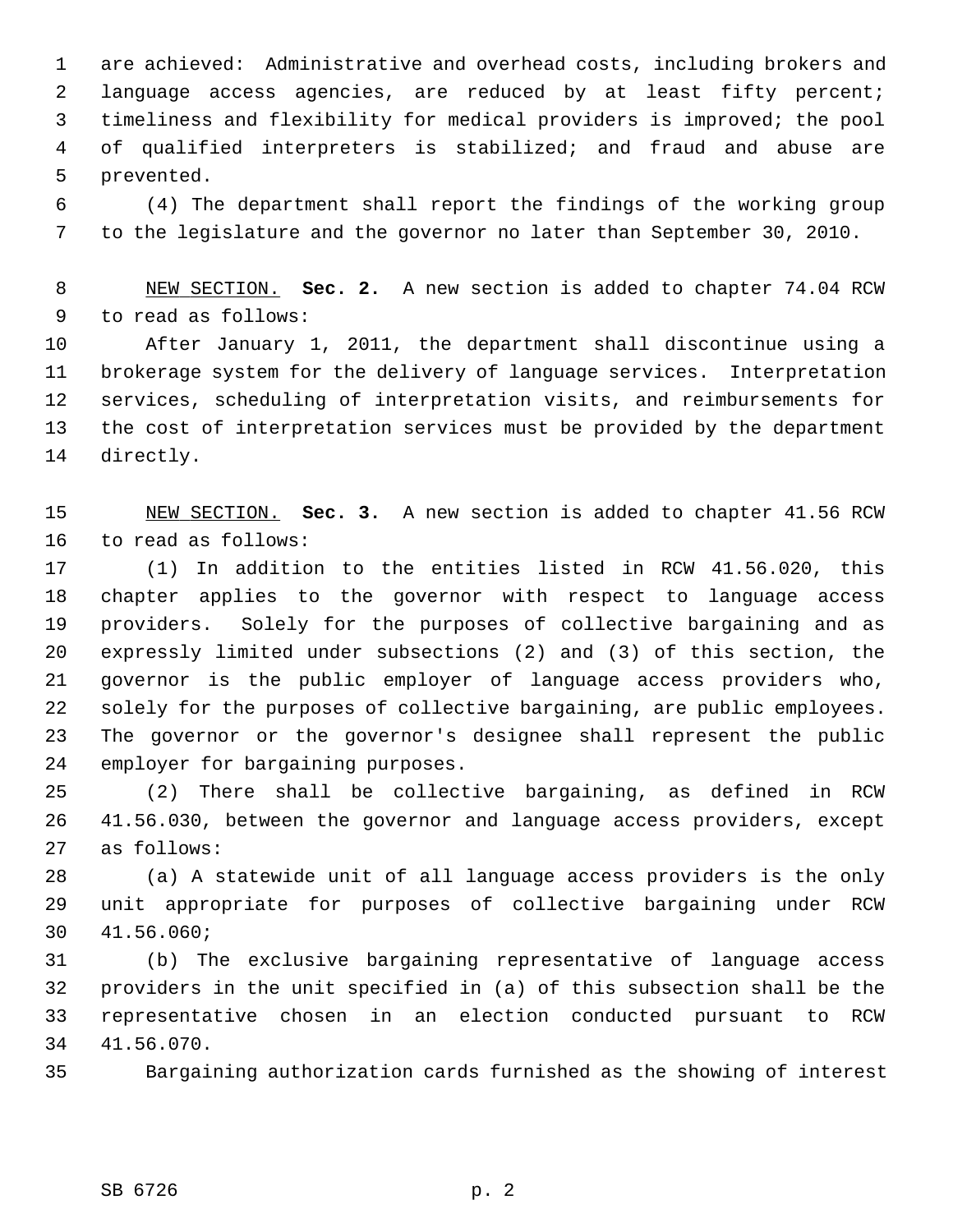1 in support of any representation petition or motion for intervention 2 filed under this section are exempt from disclosure under chapter 42.56 3 RCW;

 4 (c) Notwithstanding the definition of "collective bargaining" in 5 RCW 41.56.030(4), the scope of collective bargaining for language 6 access providers under this section is limited solely to: (i) Economic 7 compensation; (ii) rules and procedures regarding payments, work rules, 8 and reimbursements; (iii) certification procedures, professional 9 development, and training; (iv) labor-management committees; (v) 10 grievance procedures; and (vi) other economic matters. Retirement 11 benefits are not subject to collective bargaining. By such obligation 12 neither party may be compelled to agree to a proposal or be required to 13 make a concession unless otherwise provided in this chapter;

14 (d) In addition to the entities listed in the mediation and 15 interest arbitration provisions of RCW 41.56.430 through 41.56.470 and 16 41.56.480, the provisions apply to the governor or the governor's 17 designee and the exclusive bargaining representative of language access 18 providers, except that:

19 (i) In addition to the factors to be taken into consideration by an 20 interest arbitration panel under RCW 41.56.465, the panel shall 21 consider the financial ability of the state to pay for the compensation 22 and benefit provisions of a collective bargaining agreement;

23 (ii) The decision of the arbitration panel is not binding on the 24 legislature and, if the legislature does not approve the request for 25 funds necessary to implement the compensation and benefit provisions of 26 the arbitrated collective bargaining agreement, the decision is not 27 binding on the state;

28 (e) Language access providers do not have the right to strike.

29 (3) Language access providers who are public employees solely for 30 the purposes of collective bargaining under subsection (1) of this 31 section are not, for that reason, employees of the state for any other 32 purpose. This section applies only to the governance of the collective 33 bargaining relationship between the employer and adult family home 34 providers as provided in subsections (1) and (2) of this section.

35 (4) This section does not create or modify:

36 (a) The department's obligation to comply with the federal statute 37 and regulations; and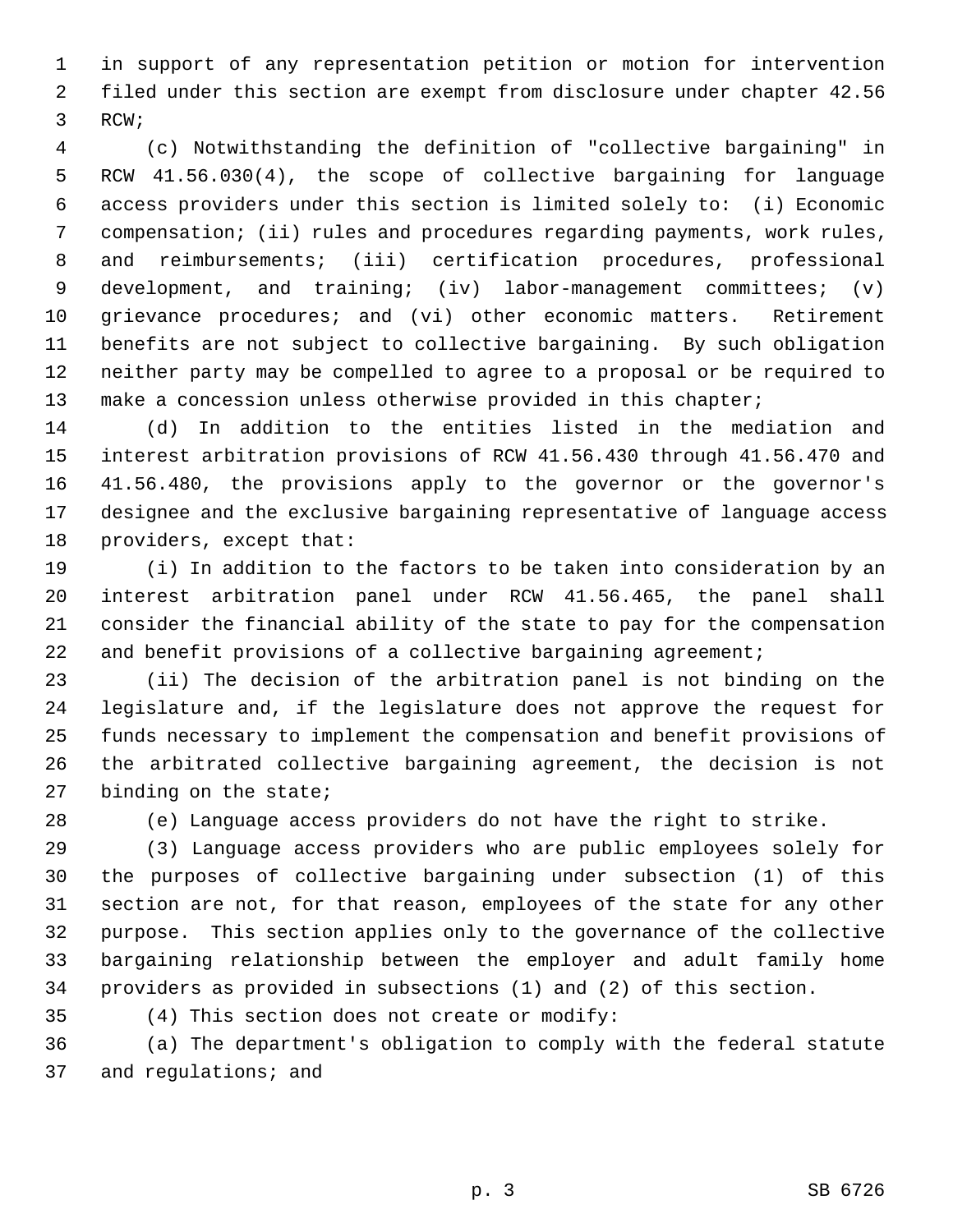1 (b) The legislature's right to make programmatic modifications to 2 the delivery of state services under chapter 74.04 RCW. The governor 3 may not enter into, extend, or renew any agreement under this chapter 4 that does not expressly reserve the legislative rights described in 5 this subsection.

 6 (5) Upon meeting the requirements of subsection (6) of this 7 section, the governor must submit, as a part of the proposed biennial 8 or supplemental operating budget submitted to the legislature under RCW 9 43.88.030, a request for funds necessary to implement the compensation 10 and benefit provisions of a collective bargaining agreement entered 11 into under this section or for legislation necessary to implement the 12 agreement.

13 (6) A request for funds necessary to implement the compensation and 14 benefit provisions of a collective bargaining agreement entered into 15 under this section may not be submitted by the governor to the 16 legislature unless the request has been:

17 (a) Submitted to the director of financial management by October 18 1st prior to the legislative session at which the requests are to be 19 considered; and

20 (b) Certified by the director of financial management as 21 financially feasible for the state or reflective of a binding decision 22 of an arbitration panel reached under subsection (2)(d) of this 23 section.

24 (7) The legislature must approve or reject the submission of the 25 request for funds as a whole. If the legislature rejects or fails to 26 act on the submission, any collective bargaining agreement must be 27 reopened for the sole purpose of renegotiating the funds necessary to 28 implement the agreement.

29 (8) If, after the compensation and benefit provisions of an 30 agreement are approved by the legislature, a significant revenue 31 shortfall occurs resulting in reduced appropriations, as declared by 32 proclamation of the governor or by resolution of the legislature, both 33 parties shall immediately enter into collective bargaining for a 34 mutually agreed upon modification of the agreement.

35 (9) After the expiration date of any collective bargaining 36 agreement entered into under this section, all of the terms and 37 conditions specified in the agreement remain in effect until the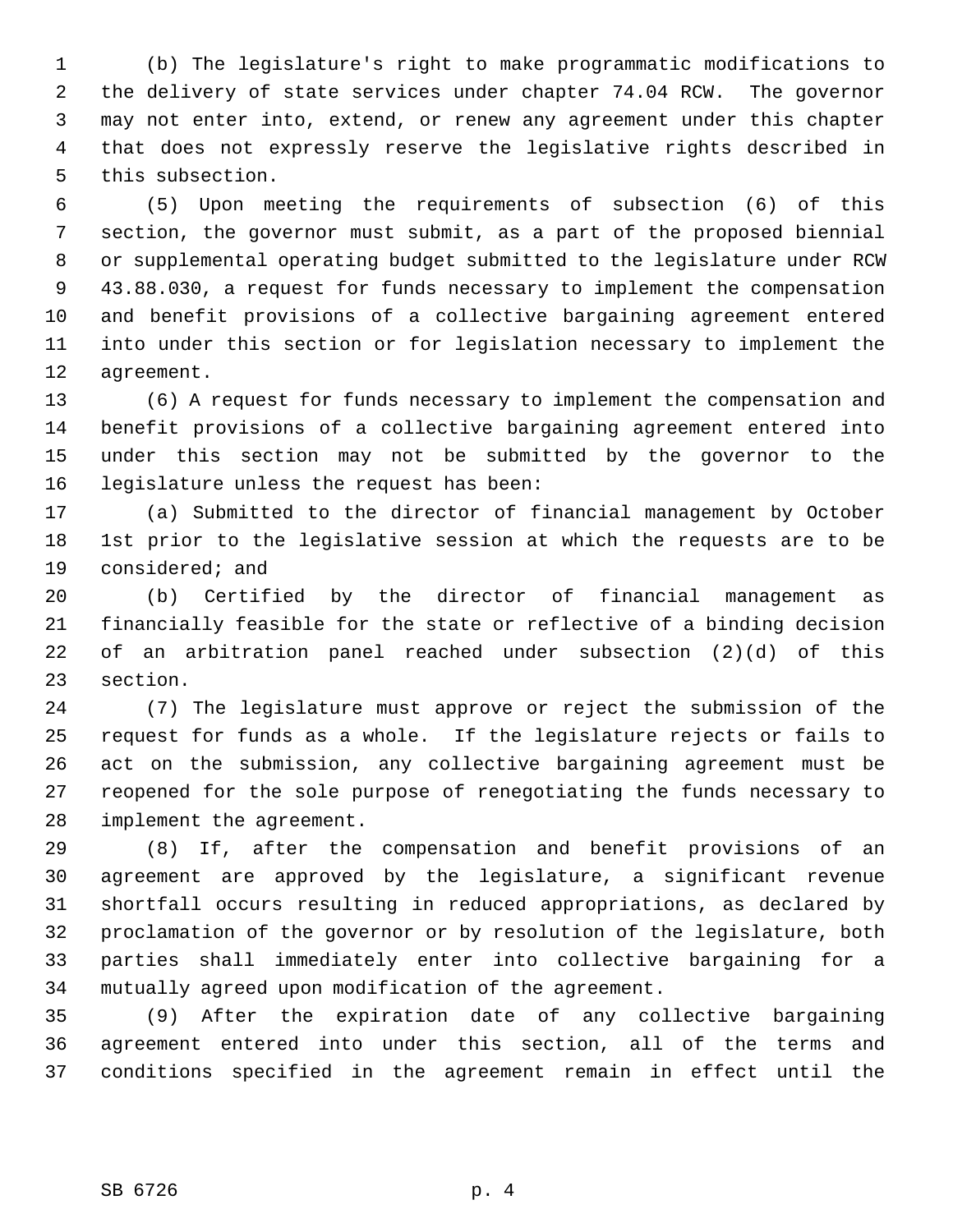1 effective date of a subsequent agreement, not to exceed one year from 2 the expiration date stated in the agreement.

 3 (10) In enacting this section, the legislature intends to provide 4 state action immunity under federal and state antitrust laws for the 5 joint activities of language access providers and their exclusive 6 bargaining representative to the extent the activities are authorized 7 by this chapter.

 8 **Sec. 4.** RCW 41.56.030 and 2007 c 184 s 2 are each amended to read 9 as follows:

10 As used in this chapter:

11 (1) "Public employer" means any officer, board, commission, 12 council, or other person or body acting on behalf of any public body 13 governed by this chapter, or any subdivision of such public body. For 14 the purposes of this section, the public employer of district court or 15 superior court employees for wage-related matters is the respective 16 county legislative authority, or person or body acting on behalf of the 17 legislative authority, and the public employer for nonwage-related 18 matters is the judge or judge's designee of the respective district 19 court or superior court.

20 (2) "Public employee" means any employee of a public employer 21 except any person (a) elected by popular vote, or (b) appointed to 22 office pursuant to statute, ordinance or resolution for a specified 23 term of office as a member of a multimember board, commission, or 24 committee, whether appointed by the executive head or body of the 25 public employer, or (c) whose duties as deputy, administrative 26 assistant or secretary necessarily imply a confidential relationship to 27 (i) the executive head or body of the applicable bargaining unit, or 28 (ii) any person elected by popular vote, or (iii) any person appointed 29 to office pursuant to statute, ordinance or resolution for a specified 30 term of office as a member of a multimember board, commission, or 31 committee, whether appointed by the executive head or body of the 32 public employer, or (d) who is a court commissioner or a court 33 magistrate of superior court, district court, or a department of a 34 district court organized under chapter 3.46 RCW, or (e) who is a 35 personal assistant to a district court judge, superior court judge, or 36 court commissioner. For the purpose of (e) of this subsection, no more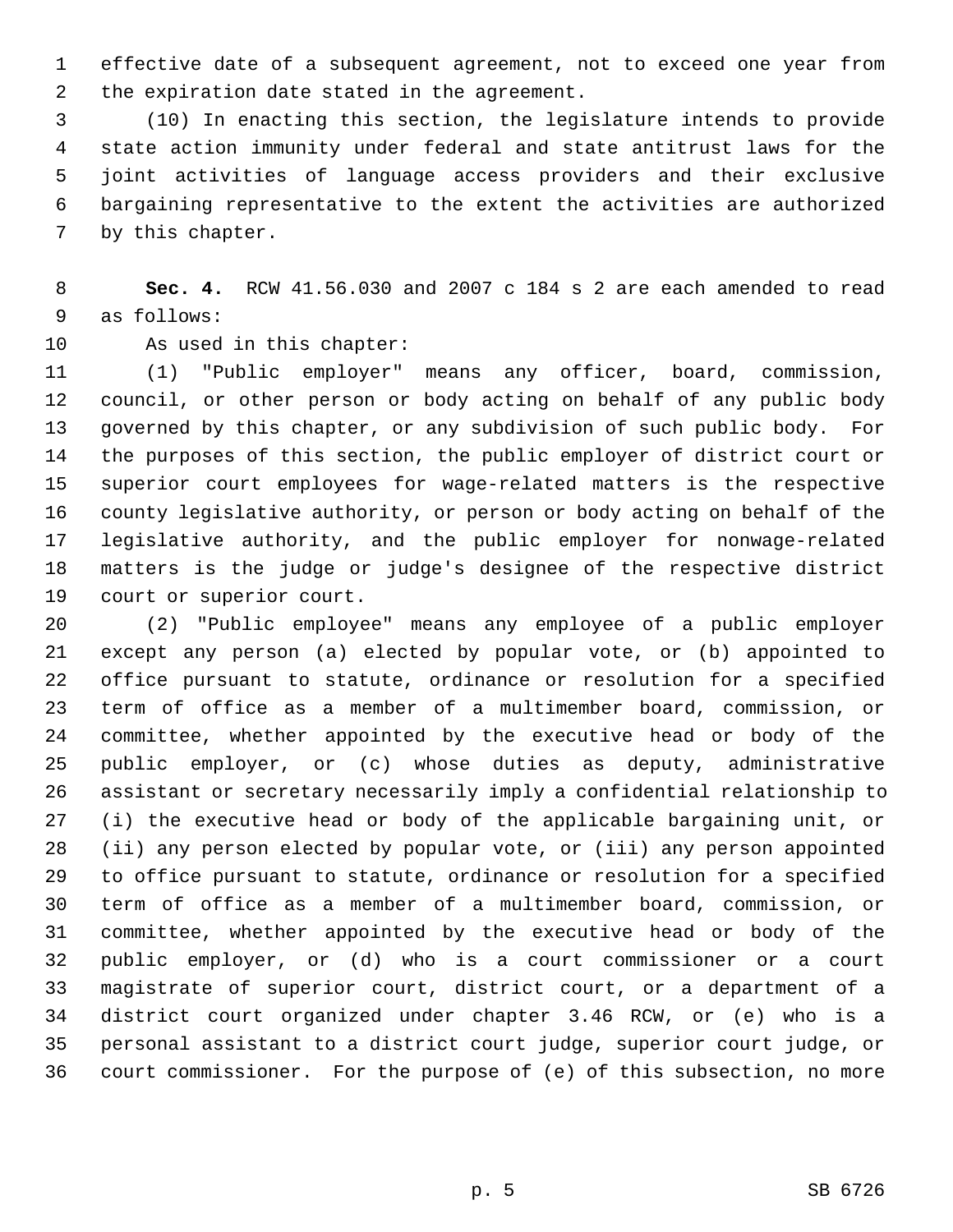1 than one assistant for each judge or commissioner may be excluded from 2 a bargaining unit.

 3 (3) "Bargaining representative" means any lawful organization which 4 has as one of its primary purposes the representation of employees in 5 their employment relations with employers.

 6 (4) "Collective bargaining" means the performance of the mutual 7 obligations of the public employer and the exclusive bargaining 8 representative to meet at reasonable times, to confer and negotiate in 9 good faith, and to execute a written agreement with respect to 10 grievance procedures and collective negotiations on personnel matters, 11 including wages, hours and working conditions, which may be peculiar to 12 an appropriate bargaining unit of such public employer, except that by 13 such obligation neither party shall be compelled to agree to a proposal 14 or be required to make a concession unless otherwise provided in this 15 chapter.

16 (5) "Commission" means the public employment relations commission.

17 (6) "Executive director" means the executive director of the 18 commission.

19 (7) "Uniformed personnel" means: (a) Law enforcement officers as 20 defined in RCW 41.26.030 employed by the governing body of any city or 21 town with a population of two thousand five hundred or more and law 22 enforcement officers employed by the governing body of any county with 23 a population of ten thousand or more; (b) correctional employees who 24 are uniformed and nonuniformed, commissioned and noncommissioned 25 security personnel employed in a jail as defined in RCW 26 70.48.020( $(\frac{5}{2})$ ) (9), by a county with a population of seventy thousand 27 or more, and who are trained for and charged with the responsibility of 28 controlling and maintaining custody of inmates in the jail and 29 safeguarding inmates from other inmates; (c) general authority 30 Washington peace officers as defined in RCW 10.93.020 employed by a 31 port district in a county with a population of one million or more; (d) 32 security forces established under RCW 43.52.520; (e) firefighters as 33 that term is defined in RCW 41.26.030; (f) employees of a port district 34 in a county with a population of one million or more whose duties 35 include crash fire rescue or other firefighting duties; (g) employees 36 of fire departments of public employers who dispatch exclusively either 37 fire or emergency medical services, or both; or (h) employees in the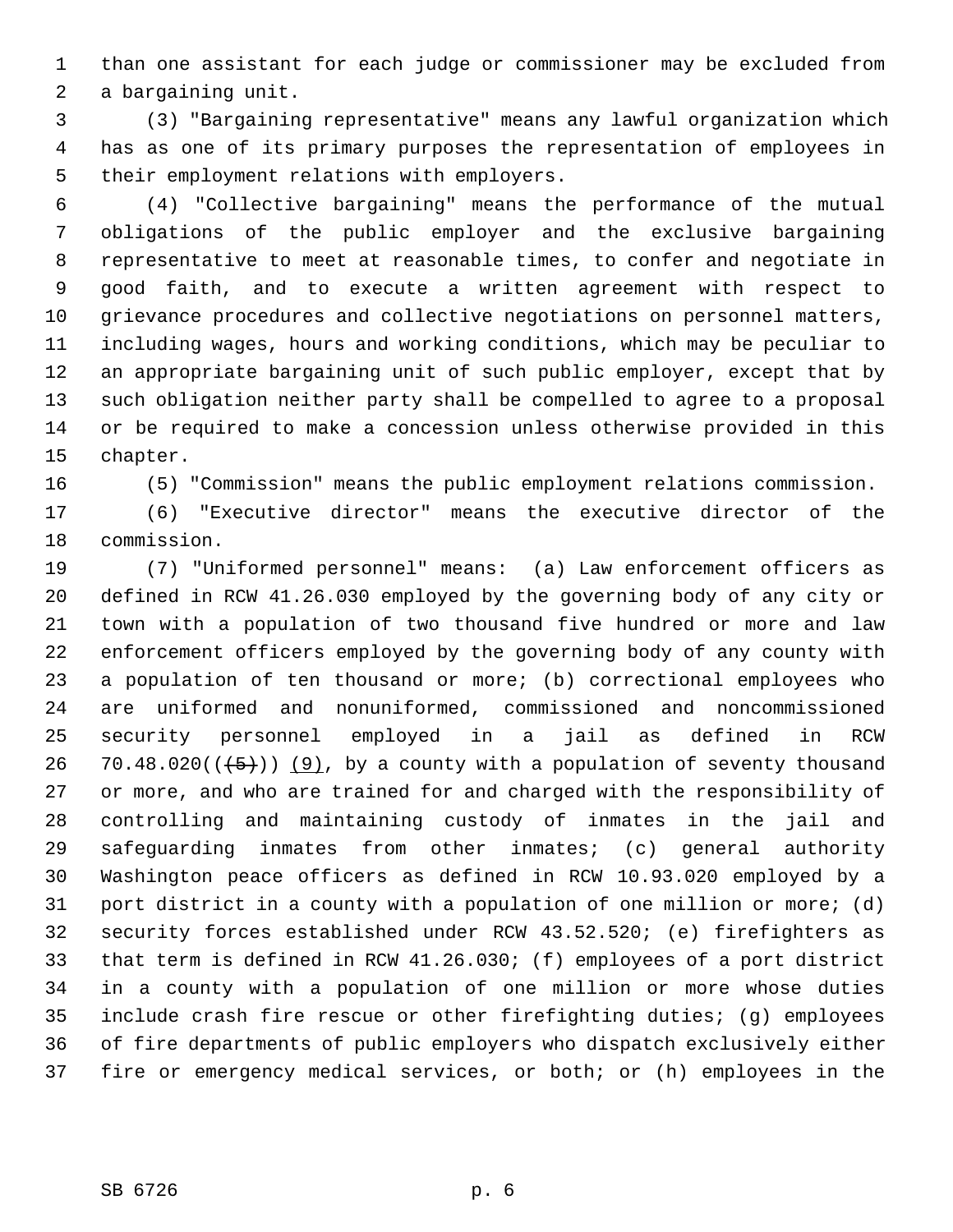1 several classes of advanced life support technicians, as defined in RCW 2 18.71.200, who are employed by a public employer.

 3 (8) "Institution of higher education" means the University of 4 Washington, Washington State University, Central Washington University, 5 Eastern Washington University, Western Washington University, The 6 Evergreen State College, and the various state community colleges.

 7 (9) "Home care quality authority" means the authority under chapter 8 74.39A RCW.

 9 (10) "Individual provider" means an individual provider as defined 10 in RCW 74.39A.240(4) who, solely for the purposes of collective 11 bargaining, is a public employee as provided in RCW 74.39A.270.

12 (11) "Child care subsidy" means a payment from the state through a 13 child care subsidy program established pursuant to RCW 74.12.340 or 14 74.08A.340, 45 C.F.R. Sec. 98.1 through 98.17, or any successor 15 program.

16 (12) "Family child care provider" means a person who: (a) Provides 17 regularly scheduled care for a child or children in the home of the 18 provider or in the home of the child or children for periods of less 19 than twenty-four hours or, if necessary due to the nature of the 20 parent's work, for periods equal to or greater than twenty-four hours; 21 (b) receives child care subsidies; and (c) is either licensed by the 22 state under RCW 74.15.030 or is exempt from licensing under chapter 23 74.15 RCW.

24 (13) "Adult family home provider" means a provider as defined in 25 RCW 70.128.010 who receives payments from the medicaid and state-funded 26 long-term care programs.

 (14) "Language access provider" means a provider who is an independent contractor and who has interpreted for department of social and health services appointments or medicaid enrollee appointments in the past year whether paid by a broker, a foreign language agency, or the department, but does not mean an owner or manager of a broker or a language access agency.

33 **Sec. 5.** RCW 41.56.113 and 2007 c 184 s 3 are each amended to read 34 as follows:

35 (1) Upon the written authorization of an individual provider, a 36 family child care provider,  $((\Theta \rightarrow \bullet))$  an adult family home provider, or a 37 language access provider within the bargaining unit and after the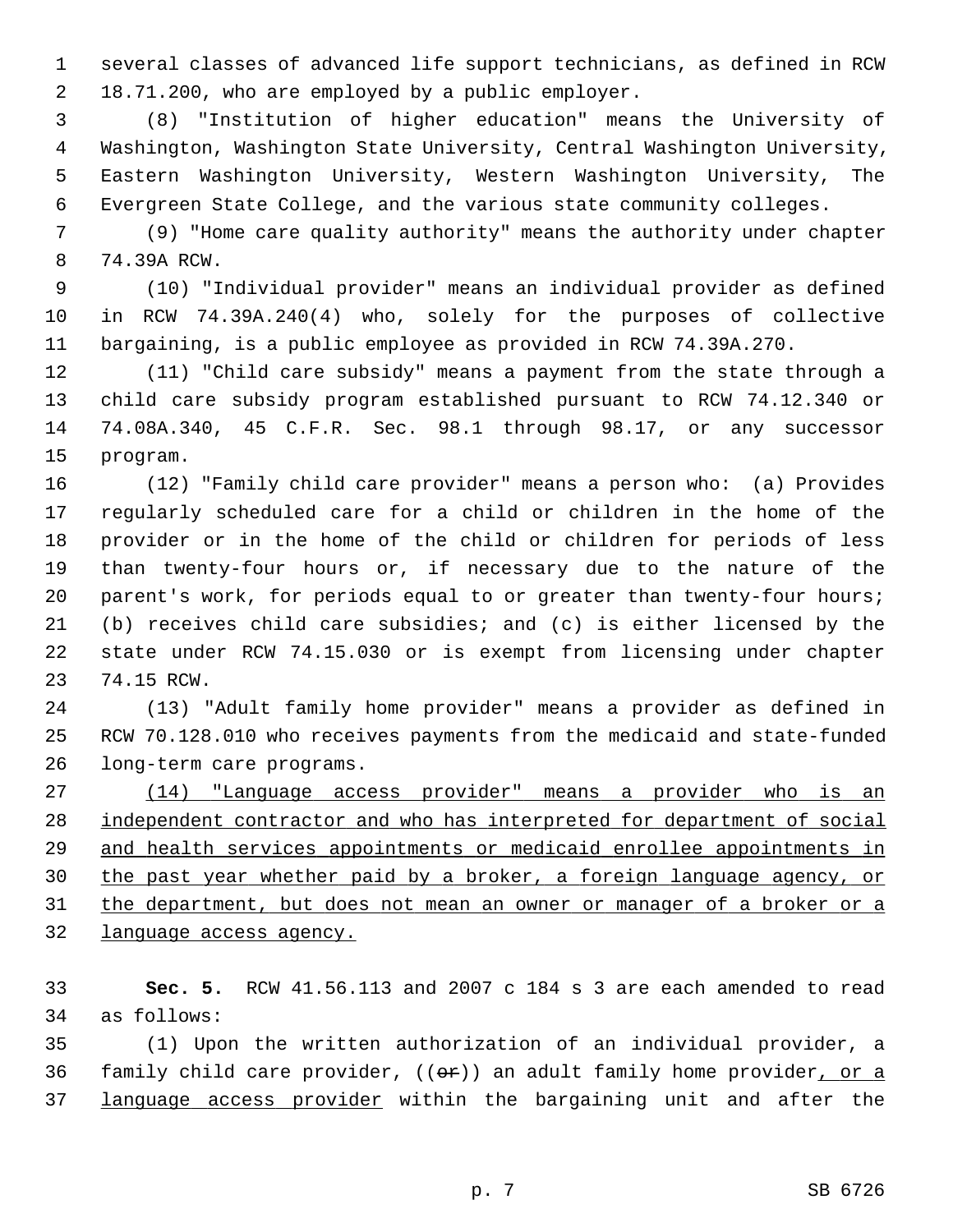1 certification or recognition of the bargaining unit's exclusive 2 bargaining representative, the state as payor, but not as the employer, 3 shall, subject to subsection (3) of this section, deduct from the 4 payments to an individual provider, a family child care provider,  $5$  (( $\Theta$ r)) an adult family home provider, or a language access provider the 6 monthly amount of dues as certified by the secretary of the exclusive 7 bargaining representative and shall transmit the same to the treasurer 8 of the exclusive bargaining representative.

 9 (2) If the governor and the exclusive bargaining representative of 10 a bargaining unit of individual providers, family child care providers, 11 ((or)) adult family home providers, or language access providers enter 12 into a collective bargaining agreement that:

13 (a) Includes a union security provision authorized in RCW 14 41.56.122, the state as payor, but not as the employer, shall, subject 15 to subsection (3) of this section, enforce the agreement by deducting 16 from the payments to bargaining unit members the dues required for 17 membership in the exclusive bargaining representative, or, for 18 nonmembers thereof, a fee equivalent to the dues; or

19 (b) Includes requirements for deductions of payments other than the 20 deduction under (a) of this subsection, the state, as payor, but not as 21 the employer, shall, subject to subsection (3) of this section, make 22 such deductions upon written authorization of the individual provider, 23 family child care provider, ((or)) adult family home provider, or 24 language access provider.

25 (3)(a) The initial additional costs to the state in making 26 deductions from the payments to individual providers, family child care 27 providers, ((and)) adult family home providers, and language access 28 providers under this section shall be negotiated, agreed upon in 29 advance, and reimbursed to the state by the exclusive bargaining 30 representative.

31 (b) The allocation of ongoing additional costs to the state in 32 making deductions from the payments to individual providers, family 33 child care providers,  $((\theta \cdot \hat{r}))$  adult family home providers, or language 34 access providers under this section shall be an appropriate subject of 35 collective bargaining between the exclusive bargaining representative 36 and the governor unless prohibited by another statute. If no 37 collective bargaining agreement containing a provision allocating the 38 ongoing additional cost is entered into between the exclusive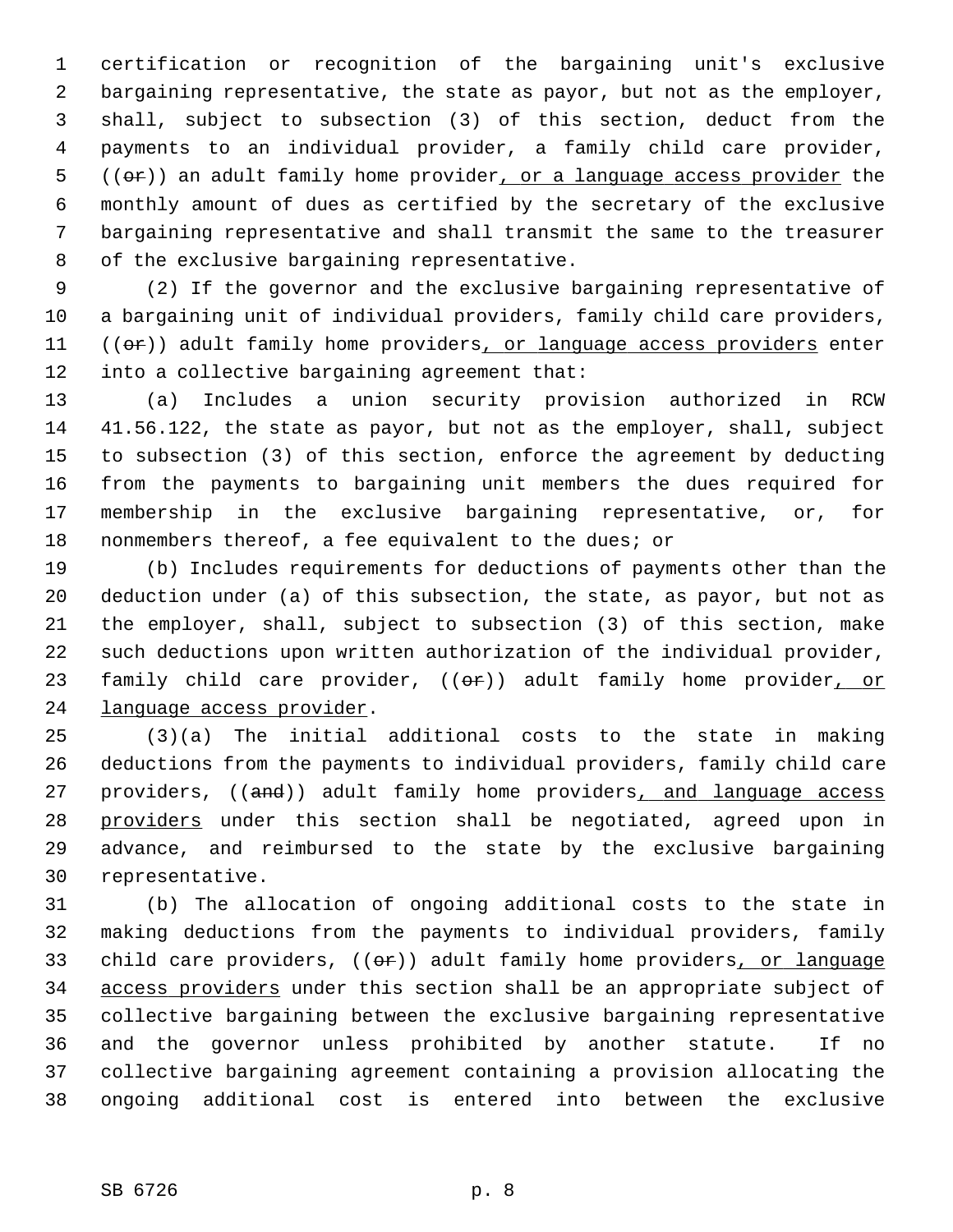1 bargaining representative and the governor, or if the legislature does 2 not approve funding for the collective bargaining agreement as provided 3 in RCW 74.39A.300, 41.56.028, or 41.56.029, as applicable, the ongoing 4 additional costs to the state in making deductions from the payments to 5 individual providers, family child care providers,  $((\theta \cdot \hat{r}))$  adult family 6 home providers, or language access providers under this section shall 7 be negotiated, agreed upon in advance, and reimbursed to the state by 8 the exclusive bargaining representative.

 9 (4) The governor and the exclusive bargaining representative of a 10 bargaining unit of family child care providers may not enter into a 11 collective bargaining agreement that contains a union security 12 provision unless the agreement contains a process, to be administered 13 by the exclusive bargaining representative of a bargaining unit of 14 family child care providers, for hardship dispensation for license-15 exempt family child care providers who are also temporary assistance 16 for needy families recipients or WorkFirst participants.

17 **Sec. 6.** RCW 41.04.810 and 2007 c 184 s 4 are each amended to read 18 as follows:

19 Individual providers, as defined in RCW 74.39A.240, and family 20 child care providers, ((as defined in RCW 41.56.030, and)) adult family 21 home providers, and language access providers, all as defined in RCW 22 41.56.030, are not employees of the state or any of its political 23 subdivisions and are specifically and entirely excluded from all 24 provisions of this title, except as provided in RCW 74.39A.270, 25 41.56.028, and 41.56.029.

26 **Sec. 7.** RCW 43.01.047 and 2007 c 184 s 5 are each amended to read 27 as follows:

28 RCW 43.01.040 through 43.01.044 do not apply to individual 29 providers under RCW 74.39A.220 through 74.39A.300, family child care 30 providers under RCW 41.56.028, or adult family home providers under RCW 31 41.56.029, or language access providers under section 3 of this act.

32 **Sec. 8.** RCW 74.04.025 and 1998 c 245 s 143 are each amended to 33 read as follows:

34 (1) The department and the office of administrative hearings shall 35 ensure that bilingual services are provided to non-English speaking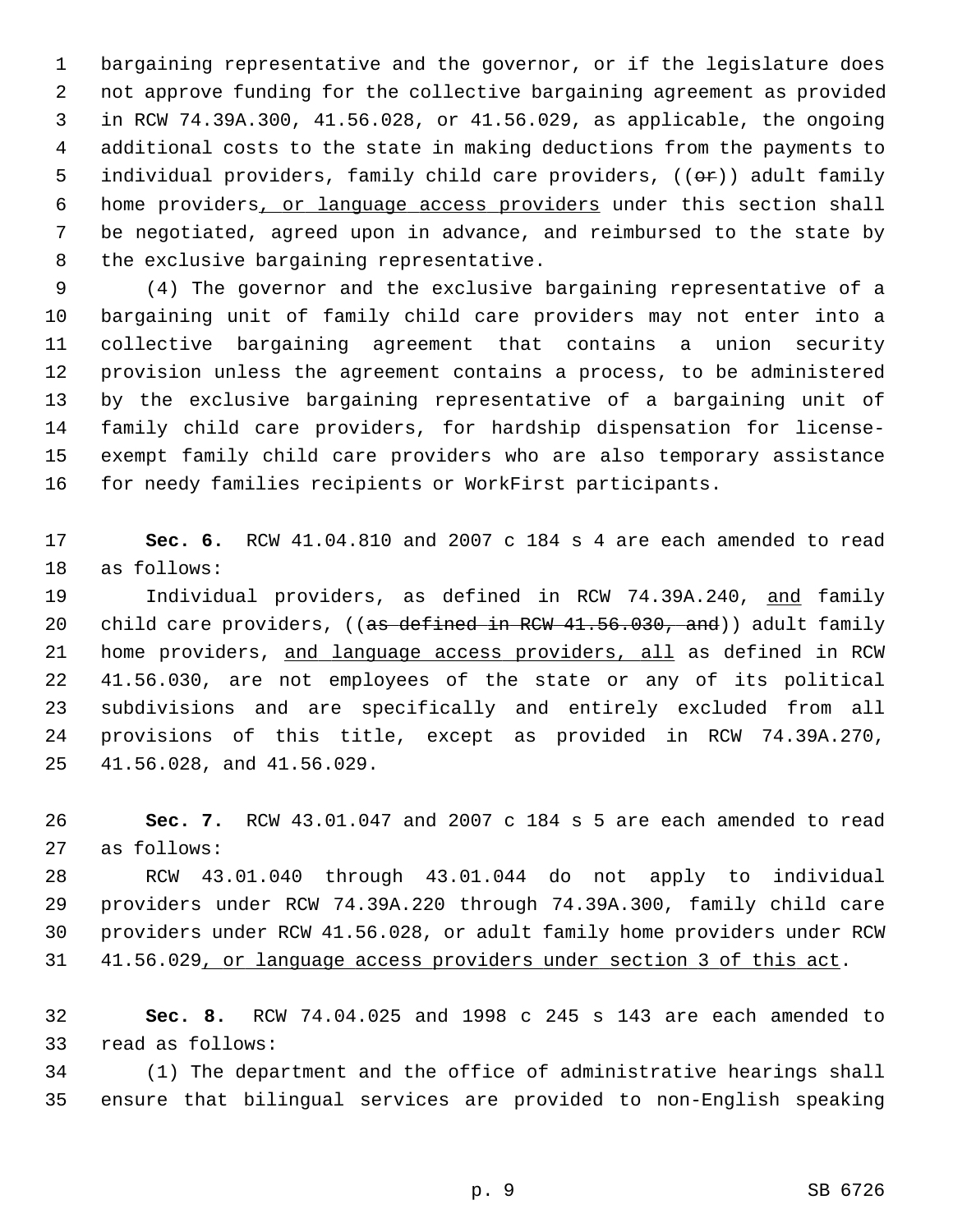1 applicants and recipients. The services shall be provided to the 2 extent necessary to assure that non-English speaking persons are not 3 denied, or unable to obtain or maintain, services or benefits because 4 of their inability to speak English.

 5 (2) If the number of non-English speaking applicants or recipients 6 sharing the same language served by any community service office client 7 contact job classification equals or exceeds fifty percent of the 8 average caseload of a full-time position in such classification, the 9 department shall, through attrition, employ bilingual personnel to 10 serve such applicants or recipients.

11 (3) Regardless of the applicant or recipient caseload of any 12 community service office, each community service office shall ensure 13 that bilingual services required to supplement the community service 14 office staff are provided through contracts with ((interpreters, local 15 agencies, or other community resources)) language access providers.

16 (4) The department shall certify and authorize language access providers as needed to maintain a pool of qualified providers. The department may accept alternative certifications that meet or exceed department standards. The department may not use lower standards as a means of expanding the pool of authorized language access providers.

21 (5) Initial client contact materials shall inform clients in all 22 primary languages of the availability of interpretation services for 23 non-English speaking persons. Basic informational pamphlets shall be 24 translated into all primary languages.

25  $((+5))$  (6) To the extent all written communications directed to 26 applicants or recipients are not in the primary language of the 27 applicant or recipient, the department and the office of administrative 28 hearings shall include with the written communication a notice in all 29 primary languages of applicants or recipients describing the 30 significance of the communication and specifically how the applicants 31 or recipients may receive assistance in understanding, and responding 32 to if necessary, the written communication. The department shall 33 assure that sufficient resources are available to assist applicants and 34 recipients in a timely fashion with understanding, responding to, and 35 complying with the requirements of all such written communications.

36  $((+6))$   $(7)$  As used in this section, "primary languages" includes 37 but is not limited to Spanish, Vietnamese, Cambodian, Laotian, and 38 Chinese.